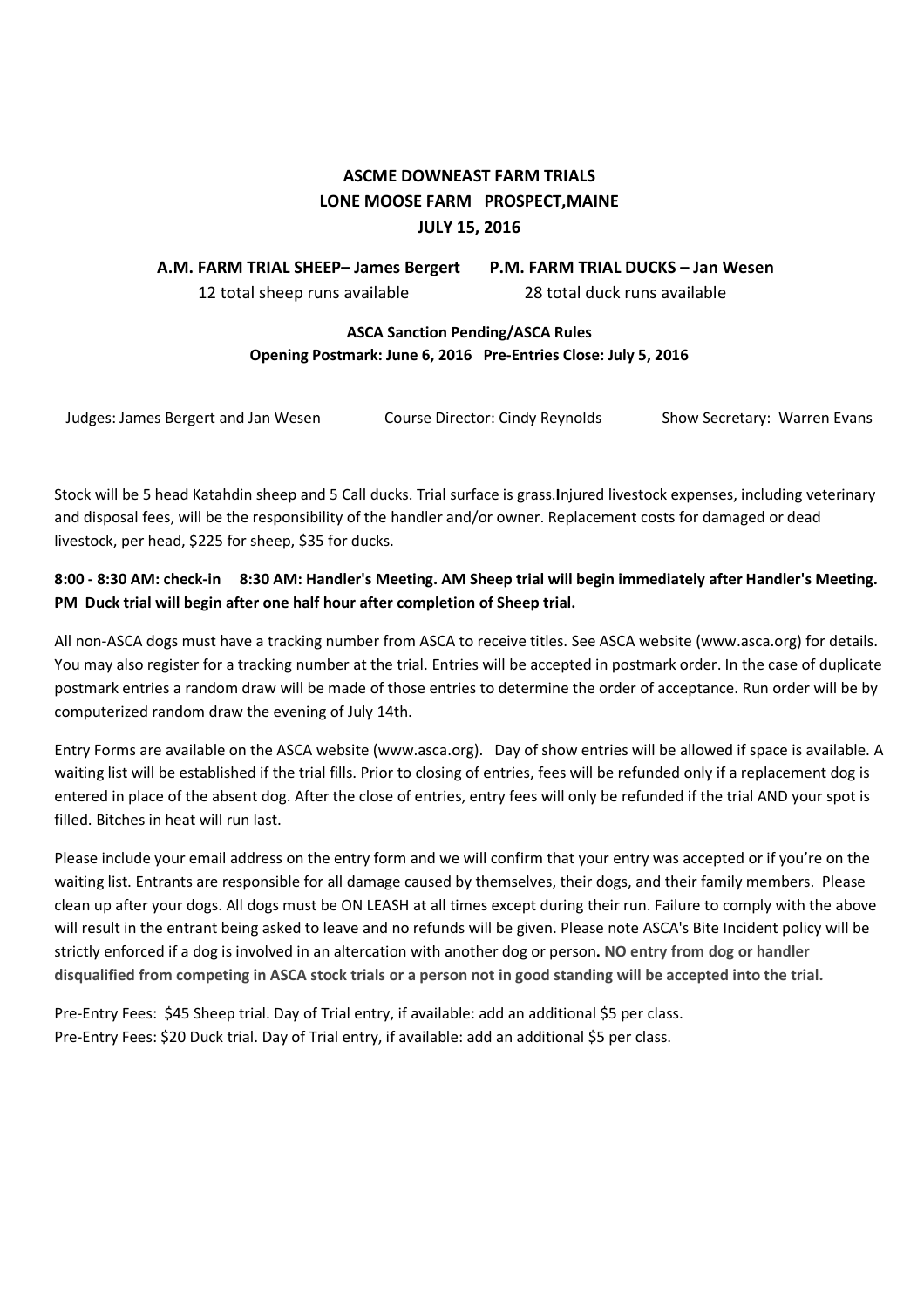**Day of trial entries will be taken if trial is not full. Entry fees are non-refundable unless there is an entry on the waiting list to replace it.**

Make checks payable to **ASCME** and mail to:

Warren Evans 12 Evans Ridge Rd. Windham, Me 04062 Phone: 207-894-5030 email: warren.evans@martinspoint.org

**Awards: Ribbons will be awarded for 1st thru 4th place. Qualifying prizes will be given.** 

### **MOTELS AND CAMPGROUNDS**

**BELFAST HARBOR INN** (recommended) (LARGE FIELD; ON THE OCEAN) 1-800-545-8776 91 SEARSPORT AVE. (ROUTE 1) BELFAST, ME 04915 13 MILES AWAY

#### **FIRESIDE INN**

(ON THE OCEAN; RESTAURANT & MOTEL) 207-338-2090 159 SEARSPORT AVE. (ROUTE 1) BELFAST, ME 04915 13 MILES AWAY

#### **BUCKSPORT MOTOR INN**(recommended)

(SMALL, CLEAN; WALKWAY ON RIVER) 1-800-626-9734 70 US ROUTE 1 BUCKSPORT, ME 04416 6 MILES AWAY

#### **ECONOLODGE**

(CLOSE TO AIRPORT,SHOPPING,CASINO) 207-945-0111 327 ODLIN RD BANGOR, ME 04401 21 MILES AWAY

#### **HOLIDAY INN**

(CLOSE TO AIRPORT,SHOPPING,CASINO) 207-947-0101 404 ODLIN RD BANGOR, ME 04401 21 MILES AWAY

#### **SEARSPORT SHORES CAMPGROUND** (ON THE OCEAN) 207-548-6059 216 WEST MAIN STREET SEARSPORT, ME 04974 11 MILES AWAY

**RV CAMPING ON SITE:** LIMITED SPACE FOR SELF-CONTAINED RV'S WILL BE AVAILABLE FOR \$10.00 A NIGHT.CONTACT LAURA HAMER FOR MORE DETAILS AT 207-567-3567 OR VIA EMAIL AT lmfarm@fairpoint.net

### **VETERINARIANS**

**Eastern Maine Emergency Veterinary Clinic**  Dirigo Drive Brewer, ME 04412 (207) 989-6267

#### **Weekday veterinarians:**

**Ridgerunner Vet Clinic**  559 South Main Street Winterport, ME04496 (207) 223-2596

# **Searsport Veterinary Hospital**  322 West Main St Searsport, ME04974 (207) 548-2924 (Weekends: every other Saturday)

**Bucksport Veterinary Hospital**  11 Gross Point Rd Orland, ME04472 (207) 469-3614